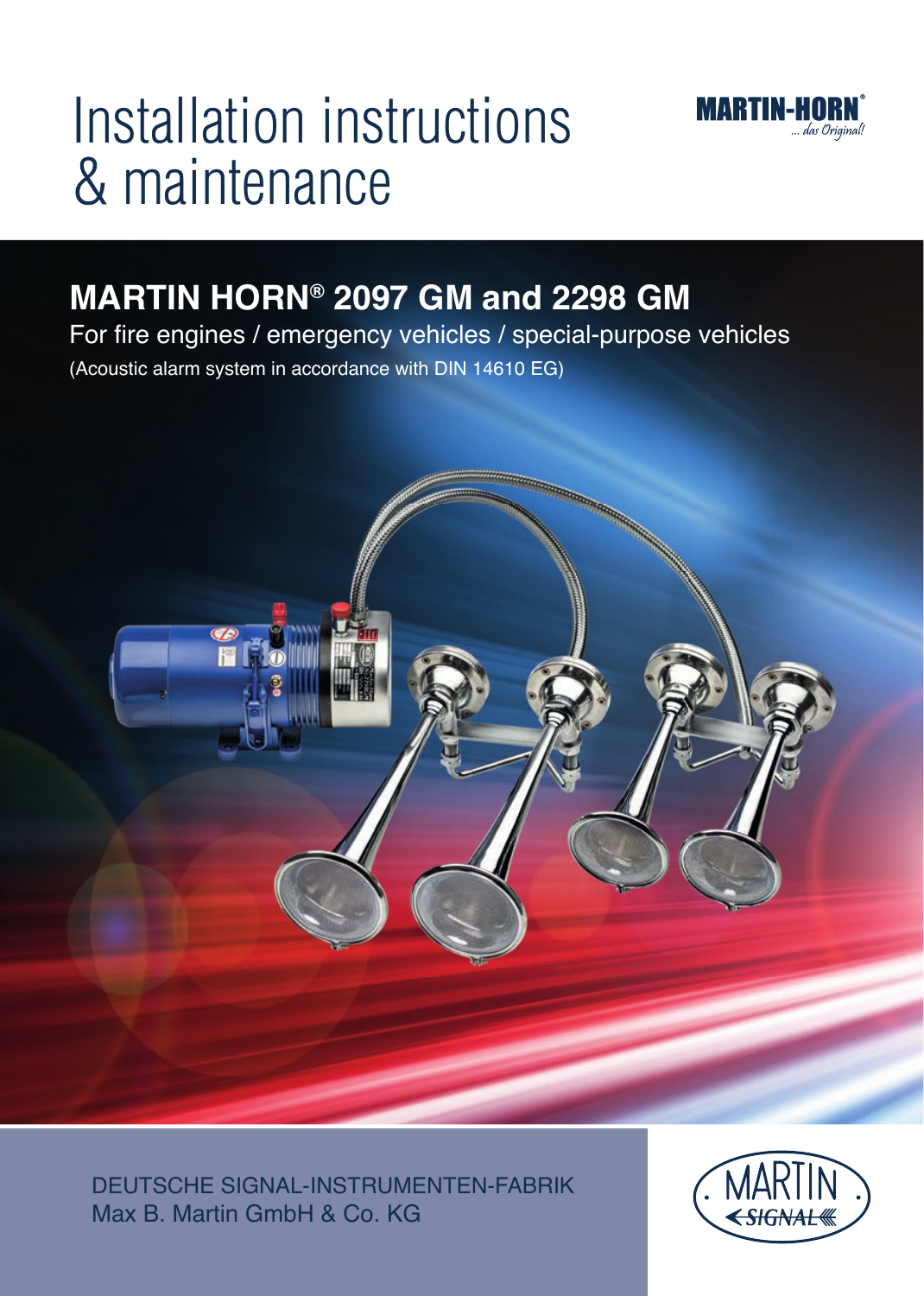# **INSTALLATION AND MAINTENANCE INSTRUCTIONS**

# **1. Description**

- 1.1 **Electric blower:** A series-wound DC motor with a centrifugal blower produces the air for the acoustic horn. For the type 2097 GM, the power consumption is around 120 watts, for the type 2298 GM it is around 240 watts.
- 1.2 **Valve and switch mechanism** (installed on blower): The motor speed is decreased many times over by a transmission so that the valve can emit two tone sequences in around 3 seconds. The valve regulates the air into the respective acoustic horns in the rhythm of the signal whilst a shift cylinder with a micro switch automatically interrupts the electricity after a signal duration of 3 seconds (see circuit diagram Fig. 2).
- 1.3 **Diaphragm acoustic horn:** Two diaphragm acoustic horns are included in MARTIN-HORN® 2097 GM, four diaphragm acoustic horns are included in MARTIN-HORN® 2298 GM. In the 2298 GM model, two of the acoustic horns always sound at the same time. They emit a quavering sound. The sound is produced by pneumatic diaphragms.

# **2. Installation**

- 2.11 Attach the **electric blower** in a protected spot (protected from spray). The oiler must not face downwards.
- 2.12 Open the mounting base strap. Remove the blower. Bolt the base to the desired spot. The reinforcement plate can be used as a drilling template.



- 2.13 Place the blower back into the mount. Close the fastening clasp.
- 2.21 **Attach the diaphragm acoustic horns** so that they cannot be damaged by spray, i.e. water can run off. The diaphragm acoustic horns should be attached with an angle of inclination of 8°. They should be arranged so that no other parts are located directly in front of the diaphragm acoustic horns. The warning capacity must not be significantly impaired by installation (legal regulation or stipulation in DIN 14610 EG).
- 2.22 Do not mix up the diaphragm acoustic horns of different MARTIN horns! They are matched to each other in sets and have the same end number on the membrane housing as is shown on the relevant electric blower (see rating plate).
- 2.31 **Connection hoses** Smallest bend radius: 25 mm. Maximum hose length: 10 m. Ø outer: 13 mm. Ø inner: 9 mm.
- 2.32 Hose fittings: Retaining screws and/or union nuts with hose grommets, for 2298 GM there are also 2 manifolds. Available as an option: Y-manifold made of plastic, article no. 2567.04K, elbow connection article no. 2568.14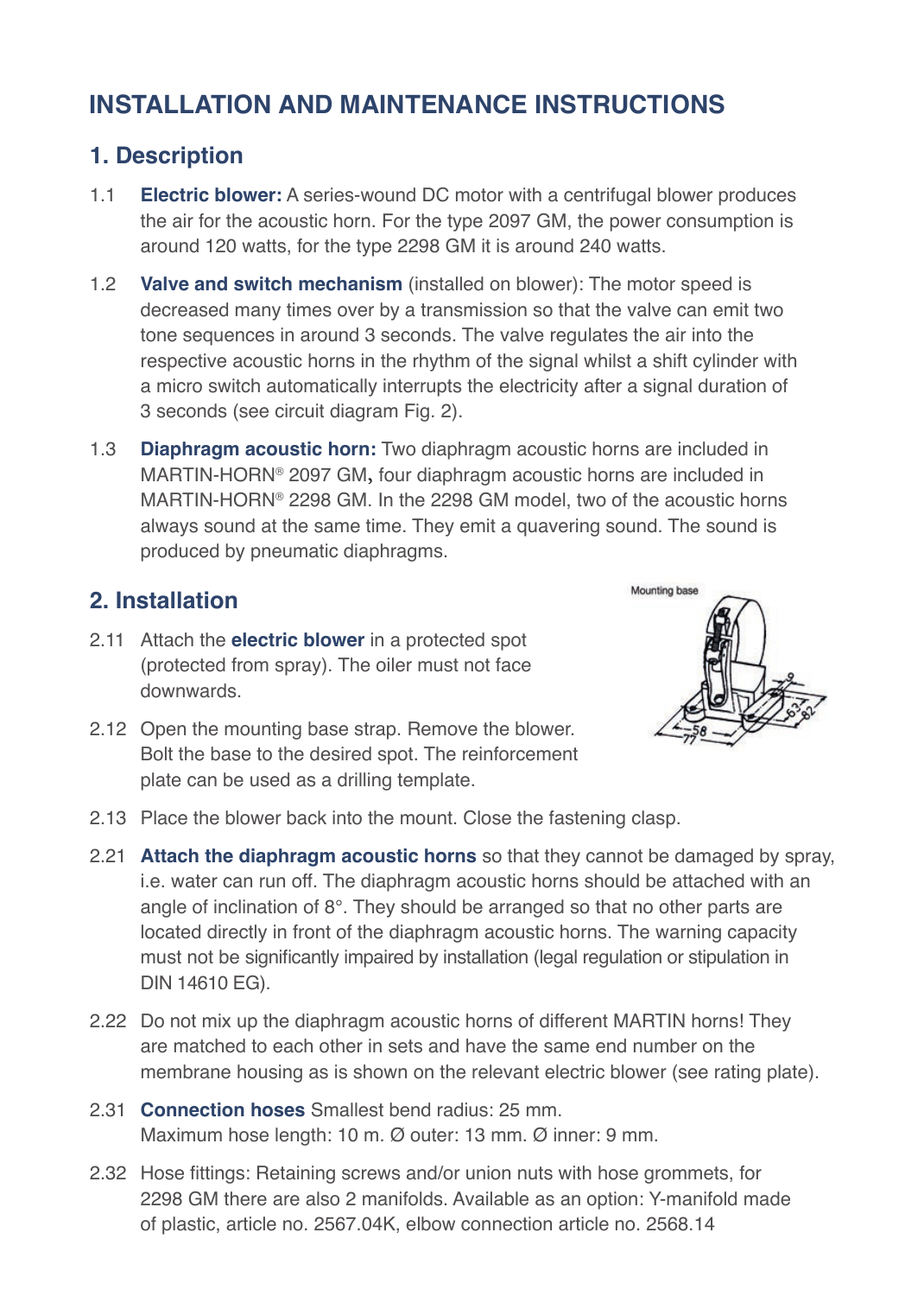- 2.33 Unscrew or pull out the plugs from the threaded holes (M14 x 1.4 mm) on the electric blower and from the threaded sleeves R ¼" on the diaphragm housing and screw on the hoses with the retaining screws (union nuts). No foreign bodies may fall into the sleeves, threaded holes or tubes here.
- 2.34 Connect the hoses as follows: the diaphragm acoustic horn a' (both a' for 2298GM) with hole a on the electric blower, connect the diaphragm acoustic horn d" (both d" for 2298GM) with the d hole.
- 2.35 Only for 2298 GM: The manifolds consist of copper tubing that can be bent by hand to push them closer together or further apart.

# **3. Dimensional installation drawings**

MARTIN-HORN® 2097 GM **the set of MARTIN-HORN® 2298 GM** 



If snow caps are used, the overall length of the diaphragm acoustic horns is increased by 30 mm.

# **4. Electrical connection**

- 4.11 **Circuit diagram horn push-button switches minus** diagram overleaf
- 4.12 **Circuit diagram horn push-button switches positive** diagram overleaf
- 4.2 If the MARTIN-HORN<sup>®</sup> is to be connected independently of the beacons, the alarm switch in circuit diagram 4.11 is no longer needed and terminal 86 in the relay is connected with the ground of the vehicle via a single-pole circuit breaker.

#### 4.31 **Current consumption, fuses and cable cross-sections**

| Operating<br>voltage | Fuse | For MARTIN-HORN <sup>®</sup> 2097 GM<br>to be provided<br>As cable cross-section | Fuse | For MARTIN-HORN <sup>®</sup> 2298 GM<br>to be provided<br>As cable cross-section |
|----------------------|------|----------------------------------------------------------------------------------|------|----------------------------------------------------------------------------------|
| 12 volts             | 15A  | $4.0 \text{ mm}^2$                                                               | 25 A | $6 \text{ mm}^2$                                                                 |
| 24 volts             | 8 A  | $2.5$ mm <sup>2</sup>                                                            | 15A  | $4 \text{ mm}^2$                                                                 |

4.32 The cables should be as short as possible. All cables between the battery and the MARTIN-HORN® must have the nominal minimum cross-section. If an individual cable is more than 2 m long, the next level of cross-sections (next largest) should be applied.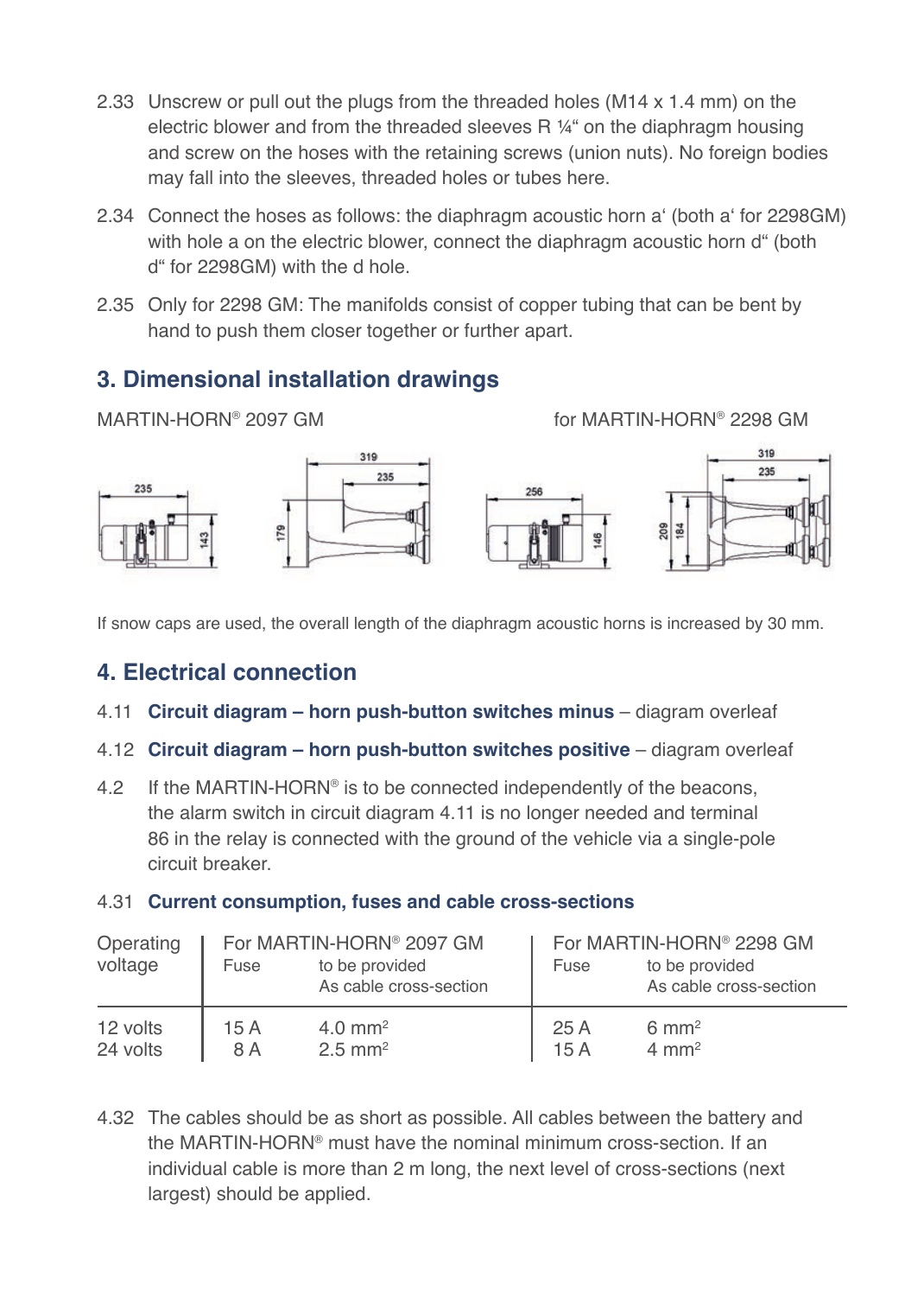4.4 The operating voltage should amount to at least 90 % of the battery voltage. It must be checked between measuring points 1 and 2 when the MARTIN-HORN® is running (see circuit diagram in Fig. 1). Larger power losses must be prevented as otherwise the MARTIN-HORN® will not be able to produce sound at full volume.

#### **5. Maintenance**

- 5.1 Oil the **blower unit**. Every 6 8 weeks (depending on frequency of use), fill the wick oiler with special MARTIN oil. Every MARTIN-HORN® comes with a small can of special oil. It can also be reordered at any time. Never use a normal machine or engine oil!
- 5.2 **Dust filters** must be cleaned from time to time.
- 5.3 **Snow caps** (available as an option). Optimal for winter operation (do not jam when exposed to snow or ice). Dust filters can be replaced with snow caps.
- 5.4 **Replacement diaphragm acoustic horns** for MARTIN-HORNS are only supplied in sets. If you only need to replace one diaphragm acoustic horn, send the remaining horns to us. The missing parts will then be retrofitted, and you will receive a complete set of perfectly harmonized diaphragm acoustic horns. This is the only way to be certain that your MARTIN-HORN® will emit a perfect sound that is of sufficient loudness and that the test conditions in accordance with DIN 14610 EG are fulfilled.
- 5.5 **No further maintenance** is required thanks to the constantly improved high quality of all parts (corrosion protection provided by galvanic processing, rounded polishing of the shaft running surfaces, etc.). If the MARTIN-HORN® should malfunction due to an accident or for any other reason, please send it in for testing and repair immediately. If repairs are carried out by third parties, this may mean that any potential guarantee claims cannot be accepted.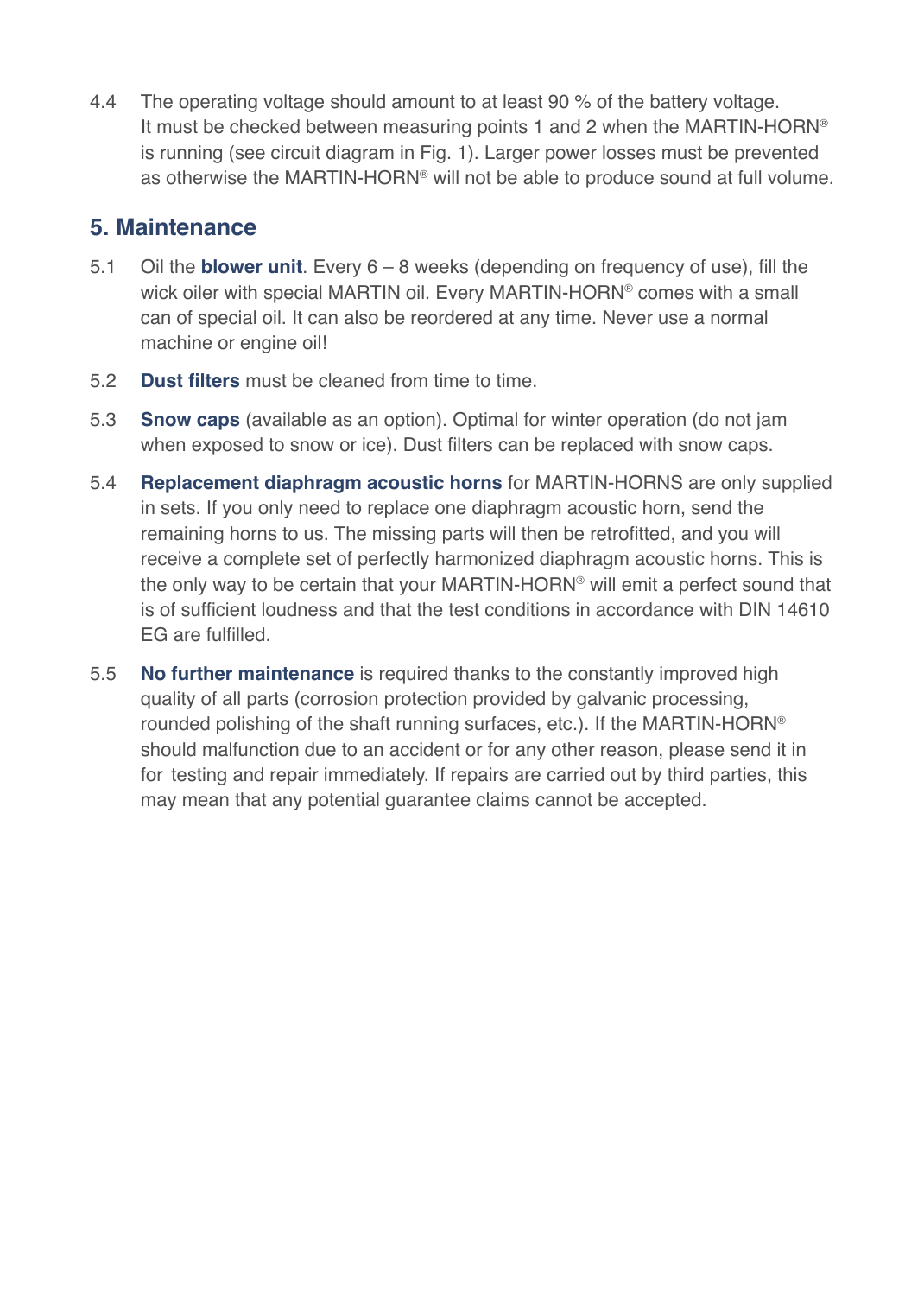#### **Circuit diagram (-) for 2097 GM and 2298 GM**



#### **Circuit diagram (+) for 2097 GM and 2298 GM**